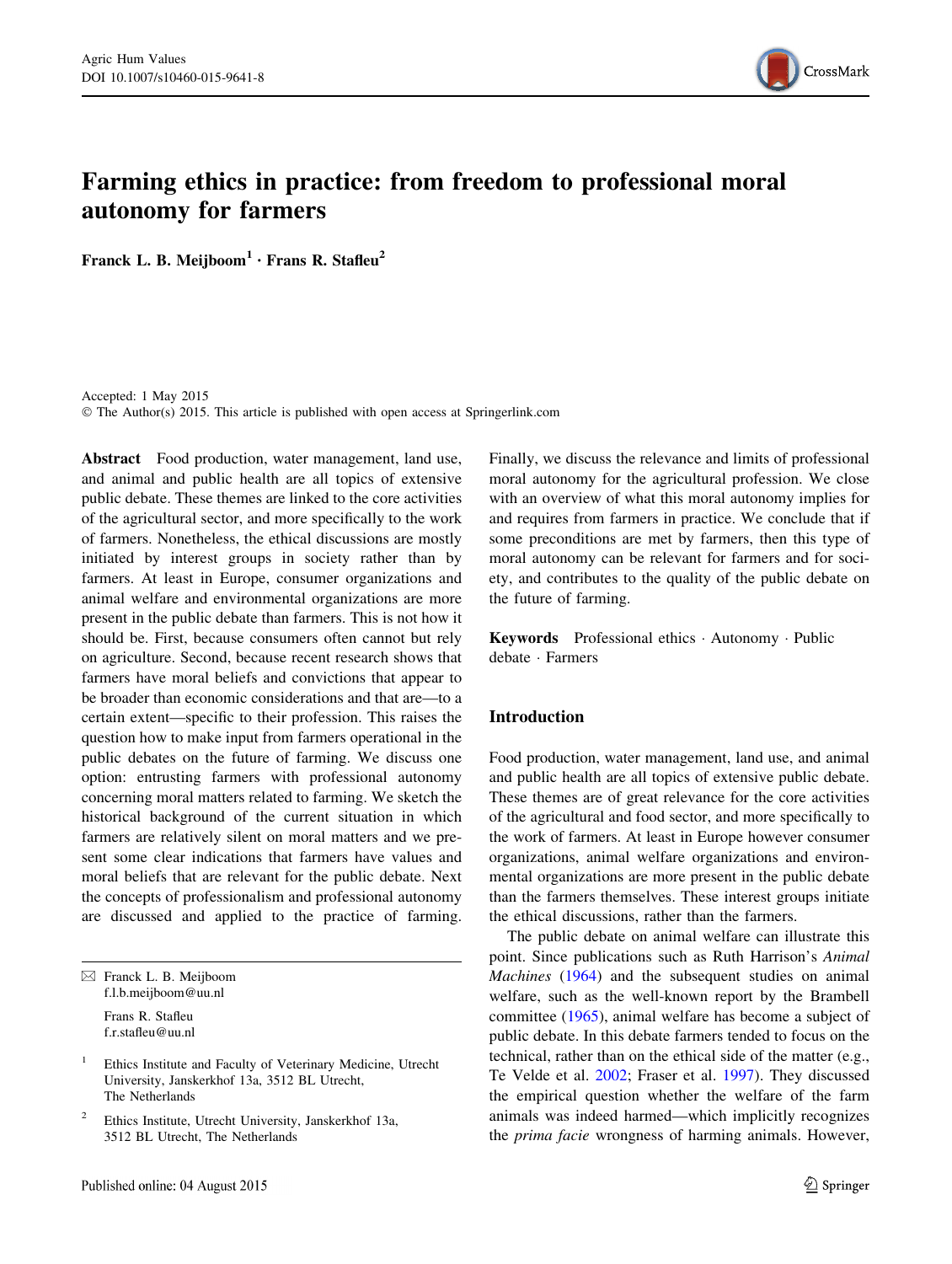they often missed the more profound discussions on the moral position of animals and the future of animal production. As a result, in many European societies other stakeholders started to reflect on what is "right" with respect to animal welfare. These groups do not deny the role of farmers with regard to animal welfare, but they do not consider them to be competent partners in the ethical debate on animal welfare. This is a lamentable situation, for a number of reasons.

First, the absence of farmers in the public debate is a fundamental problem. Access to and opportunity to influence the public debate are essential preconditions for a well-operating public discourse (cf. Habermas [1990;](#page-10-0) Van Mill [1996\)](#page-11-0). Therefore, as citizens and as stakeholders, farmers should have the opportunity to function as full partners in the public debates on issues of agriculture and food production.

Second, the increasing distance in time and space between consumer and farmer entails that consumers are less familiar with agricultural activities and processes (Lang [1999](#page-10-0); Mcelwee and Annibal [2010\)](#page-10-0). Consequently, consumers have to rely on farmers in many matters of agriculture because they lack the expertise and time to control all activities in the agro-food sector (Brom [2000](#page-10-0); Meijboom [2008\)](#page-11-0). Society needs the involvement of the agricultural sector. At a minimum level, it is necessary in order to provide input for policy and laws that regulate the activities of farming. Beyond that society can benefit even more from the input from farmers, because of the following two reasons.

Third, we see clear indications that farmers have moral beliefs and values that enable them to contribute to the public debate in a relevant way. Farmers are often considered to lack an independent and contributive view because they are looked upon as being primarily economically driven. Even though we do not deny that economic continuity of the farm is a major concern for farmers, recent research shows that this "economy only" view is a caricature (De Rooij et al. [2010](#page-10-0); De Lauwere and De Rooij [2010;](#page-10-0) Driessen [2012,](#page-10-0) [2014;](#page-10-0) Grimm [2010](#page-10-0); Cardoso and James [2012](#page-10-0)). Farmers have moral beliefs and convictions beyond economic considerations. Even stronger, they can contribute to the debate in a way that is—to a certain extent—specific to farmers. On the one hand, they have moral beliefs that others may not bring into the debate, such as notions of caregiving and pride, and moral ideals on good farming (De Rooij et al. [2010;](#page-10-0) De Lauwere and De Rooij [2010\)](#page-10-0). On the other hand, farmers' contribution can be special because of their hands-on experience in dealing with the ethical questions and problems in agriculture. If these views, beliefs and experiences are not utilized, it is a loss for the quality of the public debate.

Fourth, even though farmers still are no frontrunners in moral discussions, recent initiatives show that they are willing to deal with ethical and societal issues. For instance, in the Netherlands and in Belgium some big breeding cooperatives and national farmers' associations established their own ethical committees (e.g., De Weerd et al. [2012\)](#page-10-0). In their public communication too, farmers associations start to include ethical issues such as animal welfare, food safety, and sustainability (e.g., Boerenbond [2010](#page-10-0); ZLTO [2009](#page-11-0); Deutschen Bauernverbandes [2011](#page-10-0)).

In sum, farmers *should* and *can* have a voice in the public debate. And they increasingly  $do$ , or at least try to contribute to the public debate on ethical issues related to the future of the agriculture and food. Furthermore, society needs the input from farmers because consumers are less familiar with agricultural activities and processes. This raises the question how to use this input from farmers to secure their voice in the public debate and to improve the quality of the public debate on the future of farming. In this article, we discuss one option: entrusting farmers with professional autonomy concerning moral matters. This proposal implies that farmers are entrusted by society with certain levels of professional freedom to deal with ethical questions and problems related to (animal) farming. We aim to answer two related questions: (a) Is entrusting professional autonomy concerning ethical issues helpful to enable farmers to play a more constructive role in public debates on the future of farming? And if so, (b) Do farmers fulfill the conditions to be entrusted by society with such autonomy?

In the next section, we analyze some changes in agriculture during the last century in order to understand why farmers currently play a modest role in public debates.

# Changes in agriculture and the influence on farmers' autonomy

Traditionally, European farmers have been entrepreneurs or tenants who highly value the possession of land and animals, because this is related to independent entrepreneurship (cf. Schoon and Te Grotenhuis [2000\)](#page-11-0). Also, they were relatively independent in their choices how to run their farms. There was only little interference from outside. In other words, traditionally farmers have been relatively independent and largely autonomous entrepreneurs.

This situation, however, changed during the last century and especially since World War II. Food security became an important public goal. All developments in agriculture started to focus on the production of sufficient safe food for all citizens of Europe. To pursue this public goal, governments established food and nutrition policies and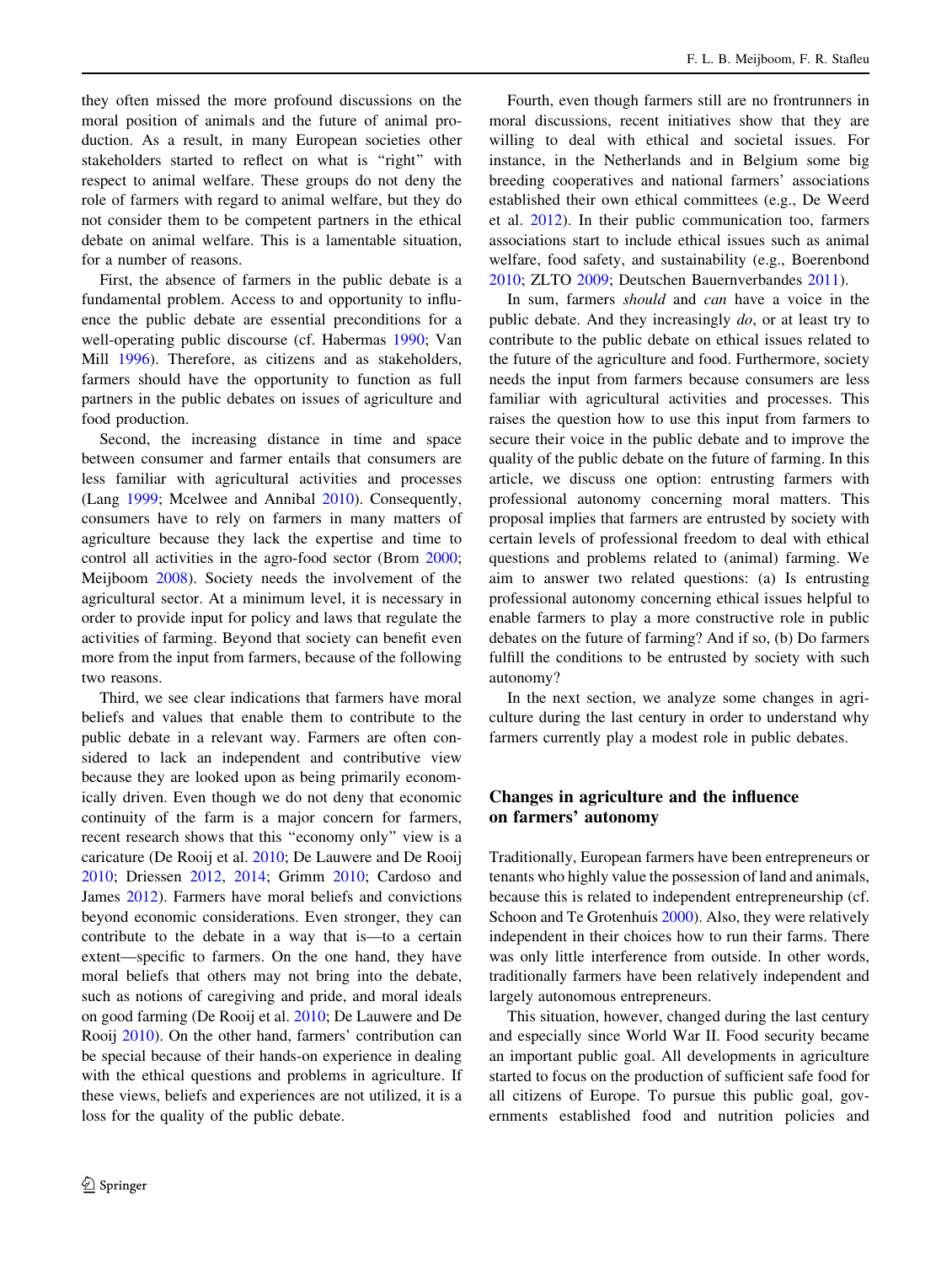programs in order to combine and improve the individual capacities of farmers to guarantee food security (cf. Lang [1999,](#page-10-0) [2010;](#page-10-0) Knutson et al. [1998\)](#page-10-0). However, this ''systematic effort to tackle the age-old challenges such as hunger and production shortages'' directly interfered in the daily practice of farmers (Lang [1999,](#page-10-0) p. 336). The aim to increase food production as rapidly as possible resulted in a new paradigm for agricultural production, characterized by up-scaling, increasing productivity, and rationalization of the production process (Waltner-Toews and Lang [2000,](#page-11-0) p. 117). Consequently, ''agriculture has grown from a primary basic sector of the economy to a secondary technical sector with complex joint interactions with the rest of the economy'' (Kunkel [1984](#page-10-0), p. 21).

For European farmers this meant that they could no longer operate on an individual basis, but had to comply with the broader national and European legal, political and economic context. The constraints created by the ''new economic environment of farming limit what options a farmer has available to him'' (Hendrickson and James [2005,](#page-10-0) p. 270). Many farmers were unable to meet the new technical, political and economic demands and had to quit. This resulted in a gradual and irreversible decrease in the number of agricultural holdings (Eurostat [2010\)](#page-10-0). Those who are still in business focus on raising production and increasing productivity. Consequently, the overall productivity in Europe has not decreased in spite of the reduction of farms (Eurostat [2010](#page-10-0)). In the US the agricultural sector retained a strong economic position (cf. Knutson et al. [1998\)](#page-10-0). In Europe, however, ''partly due to its fragmented agricultural sector'', the sector never gained such a central position (Lang [1999](#page-10-0), p. 339). Citizens and consumers are less familiar with agricultural activities and processes and the distance between farm and fork kept increasing (Brom et al. [2007\)](#page-10-0). This ''marginalization process of agriculture in society" (Mcelwee and Annibal [2010,](#page-10-0) p. 488) and the concomitant lack of control also meant that citizens and consumers had to rely more on the expertise and competence of farmers. The individual farmer in Europe however was not entrusted with this task; rather, he was increasingly confronted with a loss of his traditional independence and autonomy. Farmers still considered themselves as independent entrepreneurs, yet there was ''less room for maneuver due to asphyxiating regulatory schemes (partly imposed by food empires, partly by state agencies)'' (Van der Ploeg [2010,](#page-11-0) p. 104; cf. Hendrickson and James [2005](#page-10-0)).

Initially, this situation turned out to be rather unproblematic for most partners in the sector, farmers included. This, however, changed as a result of a further development. By the end of the last century, when food security was guaranteed in Europe, the exclusive focus on increasing food production was severely questioned by several groups in society. Agricultural production was no longer only evaluated in terms of output and production, but also in terms of animal welfare, social justice and climate change (cf. Mepham et al. [1995](#page-11-0); Brom [2000](#page-10-0); Korthals [2004;](#page-10-0) Gottwald et al. [2010\)](#page-10-0). Publications such as the above-mentioned ''Animal Machines'' (Harrison [1964](#page-10-0)), but also ''Animal Liberation'' mark the start of a sharp criticism of farming in general and especially of the intensive use of animals. Even though the central task of agriculture is still food production, a ''transition to agricultural sustainability'' is considered as essential for the future of agriculture (Ruttan [1999](#page-11-0), p. 5960). Consequently, rather than only technical and economic aspects of (animal) farming, a broader range of moral dimensions have become central in the public debates on sustainable food production and the future of animal farming. For instance, it suddenly was stressed that the very efficient and intensified way of farming that first was considered to be the best way to develop for agriculture, had become ''a major contributor to environmental problems, including greenhouse gas emissions'' (Van der Ploeg [2010,](#page-11-0) p. 100).

To adjust to this shift in focus turned out to be problematic for farmers, which resulted in a modest role in public debates on these societal issues. We argue that this is not the result of indifference, but should be understood in the light of the above-described developments in the agricultural sector. Traditionally farmers have a broad range of moral values and beliefs (Thompson [2013;](#page-11-0) Rollin [2004](#page-11-0)). However, the industrialization of agriculture appealed mainly to the role of farmers as entrepreneur and as technical expert, rather than as a stakeholder who discusses value-laden aspects of agriculture in a public arena. Consequently, farmers still had their traditional values, such as stewardship, care, pride, and responsibility. But there was no direct need to introduce them in the public realm, nor was there an incentive to further develop their professional moral framework in the light of the new developments. Hence, when from the 1970s onwards, other stakeholders challenged farmers, farmers lacked experience in ethical debating and in translating their traditional values into the public realm. As a consequence, they were hesitant to introduce their moral beliefs as input for public debates. This hesitance and their concern for the continuity of their farm and the economic pressure under which they have to operate, led to a situation in which farmers often are not considered as full partners in an ethical discussion. They are regularly accused of being ''motivated purely by profit, not by any compassion for animals or the traditional ethic of animal care'' (Fraser [2001,](#page-10-0) p. 636). Such accusations make farmers even more hesitant to enter the ethical discussion. In surveys, farmers mention that they experience a gap between them and the rest of society. They feel that ''their farming practice, stimulated by years of agricultural policy, is rejected now'' (Schoon and Te Grotenhuis [2000,](#page-11-0) p. 22).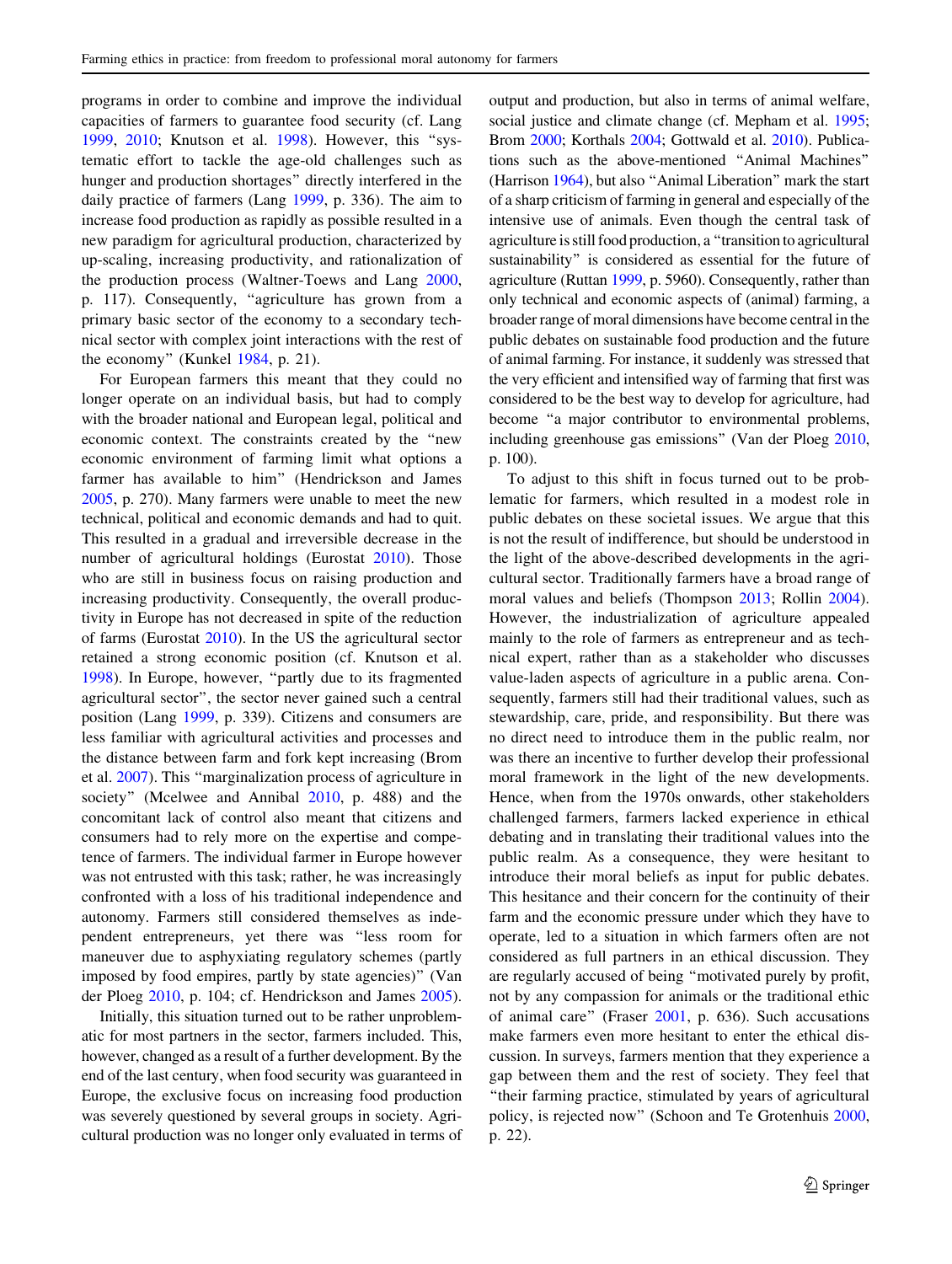In summary, the brief overview of the developments in farming during the last century indicates a mismatch between farmers' traditional values and the modern ethical questions. This explains the loss of ''voice'' of farmers in public debates on ethical issues such as animal welfare, water management, public health or food quality. Furthermore, the mismatch between farmers and society has an impact on the autonomy of farmers. The traditional conceptions no longer suffice, and, as Rollin [\(2004](#page-11-0), p. 955) accurately argues, ''professions must stay in accord with social ethics, or risk losing their autonomy''.

Following recent research on farmers' value assumptions and ethical frameworks (De Rooij et al. [2010](#page-10-0); De Lauwere and De Rooij [2010;](#page-10-0) Cardoso and James [2012](#page-10-0); Driessen [2014](#page-10-0); Stafleu et al. [2004](#page-11-0)), we argue that farmers can (and more often do) stay in accord with social ethics and that their (traditional) set of values and beliefs can be of added value to the public debate. This, however, supposes that (a) farmers act as professionals and that (b) society acknowledges them as full partners with regard to ethical issues. With this latter point, it is important to note that in spite of the ''increasingly urbanized world the rural has not only refused to 'fade away' but has found voice in interesting and to some extent unexpected ways'' (McDonagh [2013,](#page-10-0) p. 715). In this paper, we will focus on the first precondition. Therefore, the next section discusses the concepts of profession and professionals.

#### Professionals, autonomy and morality

The autonomy of farmers concerning moral matters that we focus on in this paper is part of a broader discussion on the autonomy of agents in their role as professionals. Already in the 1950s it has been analyzed that work becomes an occupation and some occupations become professions (Evetts and Buchner-Jeziorska [1997](#page-10-0), p. 239). Traditionally only medicine and law were seen as true examples of professions. However, currently there is an ''increased use [of profession and professionalism] in all work contexts" (Evetts [2003](#page-10-0), p. 396). Not only physicians and lawyers are seen as professionals, but also other occupational groups have become professionals, such as those working in the IT sector or journalists.

In practice it is not that easy to distinguish professions from occupational groups. According to the definition of Parsons, a profession is "a cluster of 'occupational' roles, that is, roles in which the incumbents perform certain functions valued in the society in general, and by these activities, typically 'earn a living' at a 'fulltime job''' (Parsons [1954,](#page-11-0) p. 372). From this perspective many occupations can be considered as professions. Consequently,

Wilensky ([1964\)](#page-11-0) even wondered whether we could speak of the professionalization of virtually everyone. In reply to this, many authors try to be more specific and identify additional essential elements in order to define a profession, such as education, a legal standing, an internal organization, and an ethical code (Abbott [1988;](#page-10-0) Dingwall and Lewis [1983](#page-10-0); Evetts [2003;](#page-10-0) Wilensky [1964](#page-11-0)). In spite of the relevance of these criteria, we agree with Evetts, who follows Hughes ([1958\)](#page-10-0) in saying that the differences between professions and occupations are differences of degree rather than of kind (Evetts [2003,](#page-10-0) p. 397).

Traditionally, expertise and knowledge are considered to be the constitutive elements of a profession. This explains the special position of professions in society. Members of a profession have knowledge and skills with respect to a certain practice that others in society lack. As a result, these (lay) persons have to rely on or trust professional workers in their daily life. This reliance does not imply that the actions of professionals are beyond discussion. Professionals have faced genuine criticism during the last decades. The expert judgments of professionals such as medical doctors, lawyers, or scientist have been questioned (Illich [1977](#page-10-0)). This shows that the fact that ''some professionals are rewarded with authority, privileged rewards and higher status" (Evetts [2006,](#page-10-0) p. 132) is not unconditional and not based on their expert knowledge alone. As Evetts claims, ''professionalism requires professionals to be worthy of that trust, to maintain confidentiality and not use their knowledge for evil purposes'' [\(2006](#page-10-0), p. 132; [2003,](#page-10-0) p. 400). If and only if these conditions are met, another related concept surfaces: professional autonomy.

Professional autonomy is historically considered to be the right to ''determine work activity on the basis of professional judgment''. This right is granted through public acceptance of the profession's claims with respect to their expertise and service orientation (Haug and Sussman [1969](#page-10-0), p. 153). Rollin describes it as a situation in which society says: ''You regulate yourselves the way we would regulate you if we understood what you do, which we don't. But we will know if you don't self-regulate properly and then we will regulate you, despite our lack of understanding'' (Rollin [2004](#page-11-0), p. 955). In practice, this professional self-regulation implies at least that an individual professional is free to make his or her own judgment. For instance, that a journalist can do her work without direct political constraints or that a physician has the freedom to choose the treatment she considers most appropriate based on her professional judgment. In this sense professional autonomy is a minimal condition to function as a professional; it is also a necessary condition if people are to rely on the professional. As Bayles rightly argues, ''if professionals did not exercise their judgment in these aspects, people would have little reason to hire them'' [\(1988,](#page-10-0) p. 28).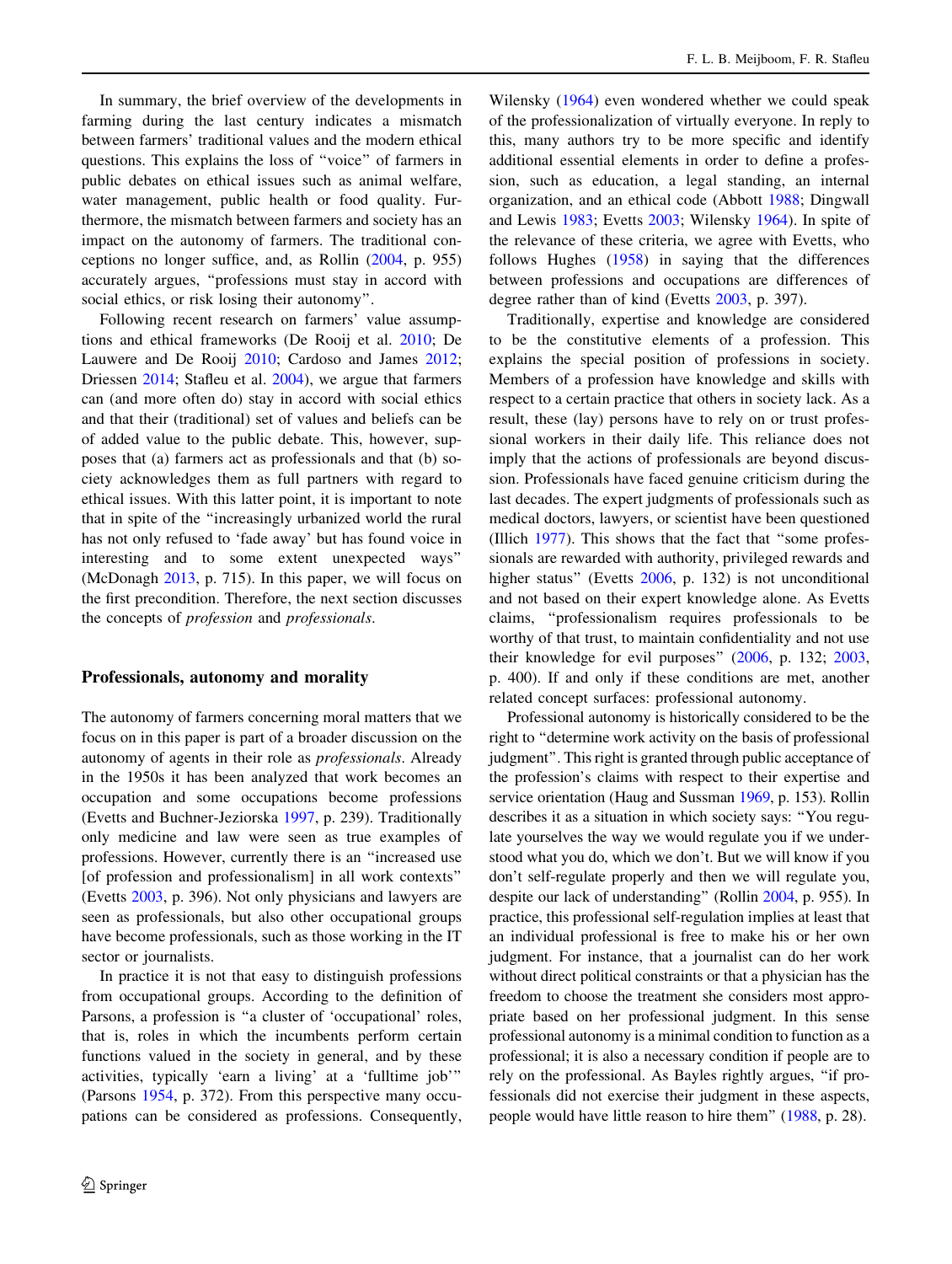Furthermore, professional autonomy is related to ethical issues (cf. Beauchamp and Childress [2001](#page-10-0)). This entails certain levels of freedom to deal with ethical issues that are related to the profession, such as end of life decisions by physicians, or dealing with questions of privacy by journalists. This, however, supposes more than mere knowledge and experience. In his analysis of professionalism, Carr ([1999\)](#page-10-0) provides a list of criteria that pays explicit attention to the ethical aspects of professions:

(i) Professions provide an important public service; (ii) They involve a theoretical as well as practical grounded expertise; (iii) they have a distinct ethical dimension which calls for expression in a code of practice; (iv) they require organization and regulation for purposes of recruitment and discipline; (v) professionals require a high degree of individual autonomy—independence of judgment—for effective practice. (p. 34)

According to Carr a profession is intrinsically linked to a public service that has an ethical dimension and touches upon basic rights [\(1999](#page-10-0), p. 37), for example the right to life in the case of medical doctors or the right to liberty and freedom in the case of lawyers. Professionals, in Carr's sense, deal in their daily practice with ethical questions and as such play an important role in addressing these questions. Consequently, a professional needs moral competence. That competence should include more than obeying the ethical code or code of that profession. The ''precise codification or systematization of professional ethics'' is important, but there still is an obligation for the professional to make his own moral judgment rather than "accept merely at the bidding of others" (Carr [1999,](#page-10-0) p. 45). If the moral competence of the professional is perceived in this broader sense, professionals can play an active role in dealing with the ethical questions of their professional practice. This makes the claim by Dingwall and Lewis [\(1983](#page-10-0), p. 5) more plausible that ''professions and occupations presume to tell the rest of their society what is good and right for it, but also they determine the ways of thinking about problems which fall in their domain''. The ability to tell what is good and right is not merely based on knowledge and technical competence, but should also be based on the professionals' moral competence and expertise.

Carr's claim that professions are intrinsically linked to a public service with an ethical dimension is of direct influence on the discussion on professional autonomy. For professionals,

(a) whose profession includes a public service that has an ethical dimension and

(b) who have the moral competence and expertise to deal with this dimension,

professional autonomy can include certain levels of freedom concerning moral matters related to the profession. This is what we call ''professional moral autonomy'' (PMA).

# Professional moral autonomy: its limits and relevance

Dealing with moral questions is often part and parcel of a profession. Scientists, for instance, have to manage conflicts of interest; bankers have to deal with questions of responsible finance; farmers confront conflicts between animal welfare and economic considerations. This, however, does not immediately explain the need for professional freedom concerning moral matters. To trace the relevance of PMA it is helpful to specify its limits. We identify at least three cases in which PMA does not play a central role.

First, there are ethical questions that do not require any moral freedom. For instance, professionals are not free in answering the question whether or not to plagiarize in science or whether a farmer needs to notify the authorities about a zoonotic disease on his farm. On such topics there is legislation that equally or even specifically holds for professionals. Second, PMA is not at stake if the ethical issue related to a profession belongs to the realm of private morality. For instance, a professional can be free with respect to the professional partners he chooses or the friends he makes. However, this moral freedom is not because it is entrusted to him as a professional. It is a freedom one has as an individual citizen and that can be used in onés role as a professional.

Third, the notion of deliberately entrusting PMA appears to be superfluous if issues related to a professional practice are moral by nature, but do not lead to ethical problems. For instance, we expect a medical doctor to be on time for her consults and to deal with emergency cases. If these two expectations conflict, she of course has freedom to assess the situation at stake. However, it would be too strong a claim to say that we deliberately entrust her with moral autonomy to deal with problems of agenda setting in cases of emergency even though principles of justice and benevolence are at stake. In most Western societies we commonly share the view that emergency cases have priority even if this implies that one has to cancel less urgent consults and we expect the physician to act similarly.

Having sketched its limits, we can define when PMA is relevant for professionals and for the public that has to rely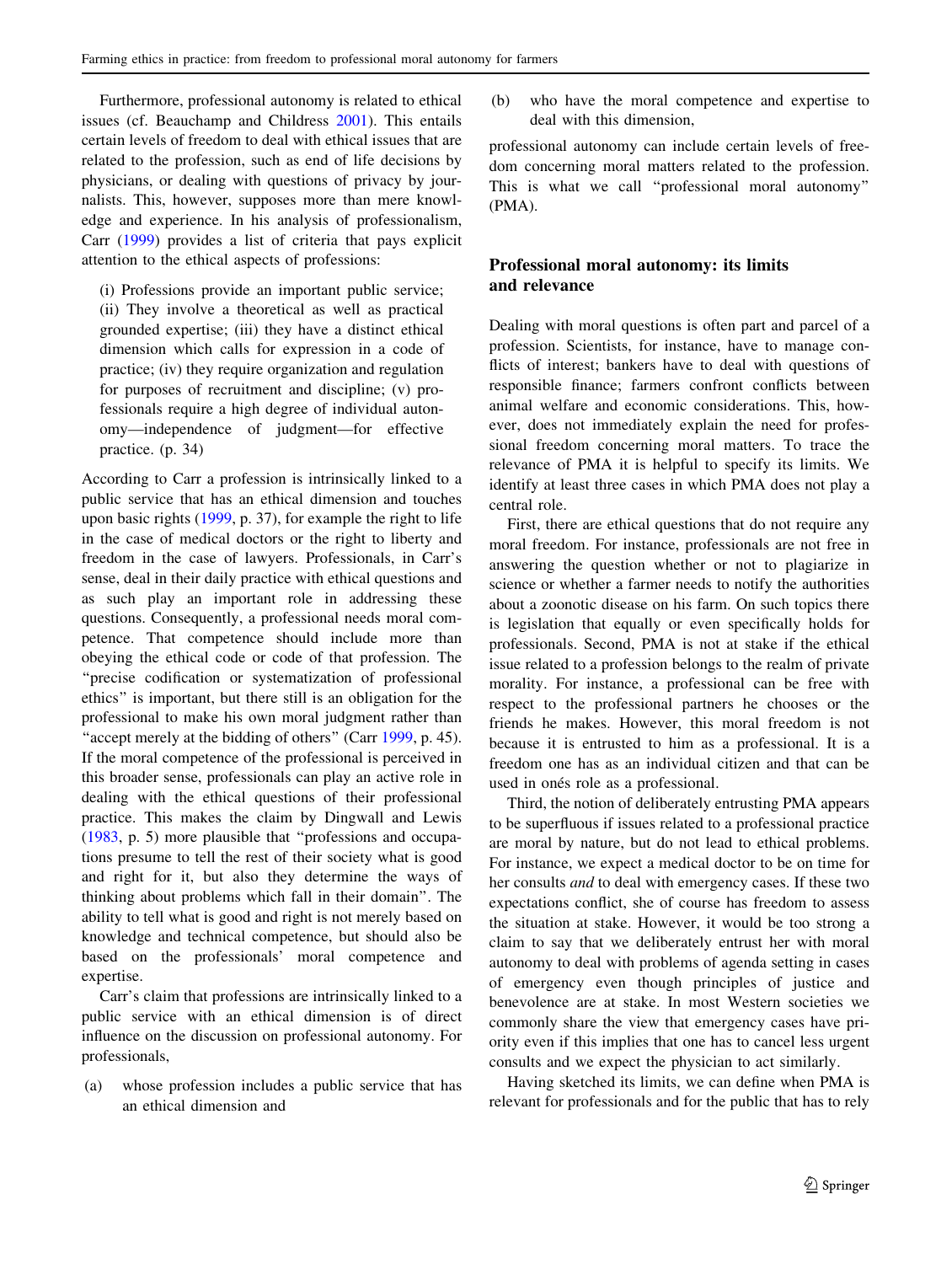on those professionals. This is the case if ethical issues related to a profession:

- (a) are on the public agenda,
- (b) are not (yet) fully governed by laws, and
- (c) lack a shared moral understanding in society.

Confronted with themes and questions that meet these criteria PMA can be relevant. It is possible to be even more precise by defining three situations in which PMA is relevant. First, it is relevant if professionals have to deal with ethical questions, but cannot have in-depth discussion with society prior to their actual decisions. For instance, a veterinarian working in a shelter makes moral decisions on a daily basis, but she cannot always discuss her options at full length as these decisions are often made under time constraints. So a complete lack of freedom for professional moral judgment would almost paralyze such a practice. However, as a response one may argue that this situation asks for a clear ethical code of conduct rather than for entrusting professionals with moral autonomy. Although having a professional code is a precondition for PMA (Carr [1999\)](#page-10-0), no general rule can completely prescribe how a professional should act. The well-known four principles of biomedical ethics (Beauchamp and Childress [2001](#page-10-0)) are a clear example. Even if we agree on, for instance, the importance of the principle of benevolence, it is not selfevident how a professional in a specific context should interpret this principle. Professional practices ask for the power of judgment in order to come to tailor-made interpretations of ethical principles in the context of a specific situation. In this context, PMA is essential as it provides professionals with the room to specify the interpretation of (broadly shared) principles for their practice.

Second, PMA can be relevant if discussions on ethical questions are still open-ended. This open or on-going character of the public debate can have different origins. On the one hand, it might be the result of a generally accepted plurality of views with respect to an ethical issue. In that case PMA implies that professionals have the freedom to operate within the field of existing and accepted moral positions. This enables a medical doctor, for instance, to deal with practical requests for cosmetic surgery in spite of the diversity of views on the importance and need of this kind of surgery. On the other hand, professionals often operate in fields that are characterized by innovation and transition. Consequently, the ethical problems are not restricted to questions of interpretation, but also include genuine controversies or lacking clarity about what principles are applicable and about the professionals' responsibility. As a result, public debates are quite often characterized by a plurality of conflicting or even mutually exclusive views. For instance, the ethical dimensions related to euthanasia, legal justice or animal welfare are broadly recognized. Nonetheless, we often lack consensus on the best way to address these issues. In those situations, PMA is relevant. At this point, however, one could argue that this asks for legislation rather than professional autonomy. In the end this may be true. Nonetheless, if a practice is characterized by profound moral plurality, then formulating policy and legislation is not only difficult, it also raises questions with regard to the legitimacy of the legal framework. Therefore, next to or parallel to the process of policy building it is important to focus on autonomy in order to prevent that we end up with ''ill-conceived legislation'' (cf. Rollin [2004](#page-11-0), p. 964). This also shows that professional moral autonomy can never be a blank check to deal with controversial ethical issues. It is an indexed freedom to explore various options that are available and that are discussed in the public debate. This enables professionals to contribute to the public debate by sharing experiences and showing best practices. For instance, it can imply pilot projects on data protection by ICT professionals or nanotechnology by scientists.

Finally, PMA is important if professionals have to act in spite of the moral controversies. A veterinarian, for example, is confronted with public opinion against unsedated castration of male piglets and with practical requests of farmers on this issue. Therefore, some professional autonomy is necessary to function as a professional. In this way they can ''determine the ways of thinking about problems which fall in their domain'' (Dingwall and Lewis [1983](#page-10-0), p. 5).

## The future of farming and the relevance of PMA

Having outlined the contexts in which professional moral autonomy is relevant, we can focus on the applicability of this concept for the practice of agriculture. We argued that PMA is relevant if a profession is confronted with problems that have a public dimension, that are not (yet) fully governed by law, and about which there is not (yet) a shared moral understanding in society.

With regard to the first criterion, it is evident that farming is linked to a number of public goods, such as food security and safety, land use, spatial planning and nature management. Consequently, farmers often are confronted with questions that have a clear public dimension. Even questions that seem to start on an individual farmer's level often have a public dimension. For example, a laying hen farmer needs to make a decision whether or not to kill a couple of hens that are ill and can easily be treated, but even after treatment may be a small health risk to the thousands of other hens. Even though the farmer's choice is on a private level, the options he has are immediately framed by broader public themes on housing systems,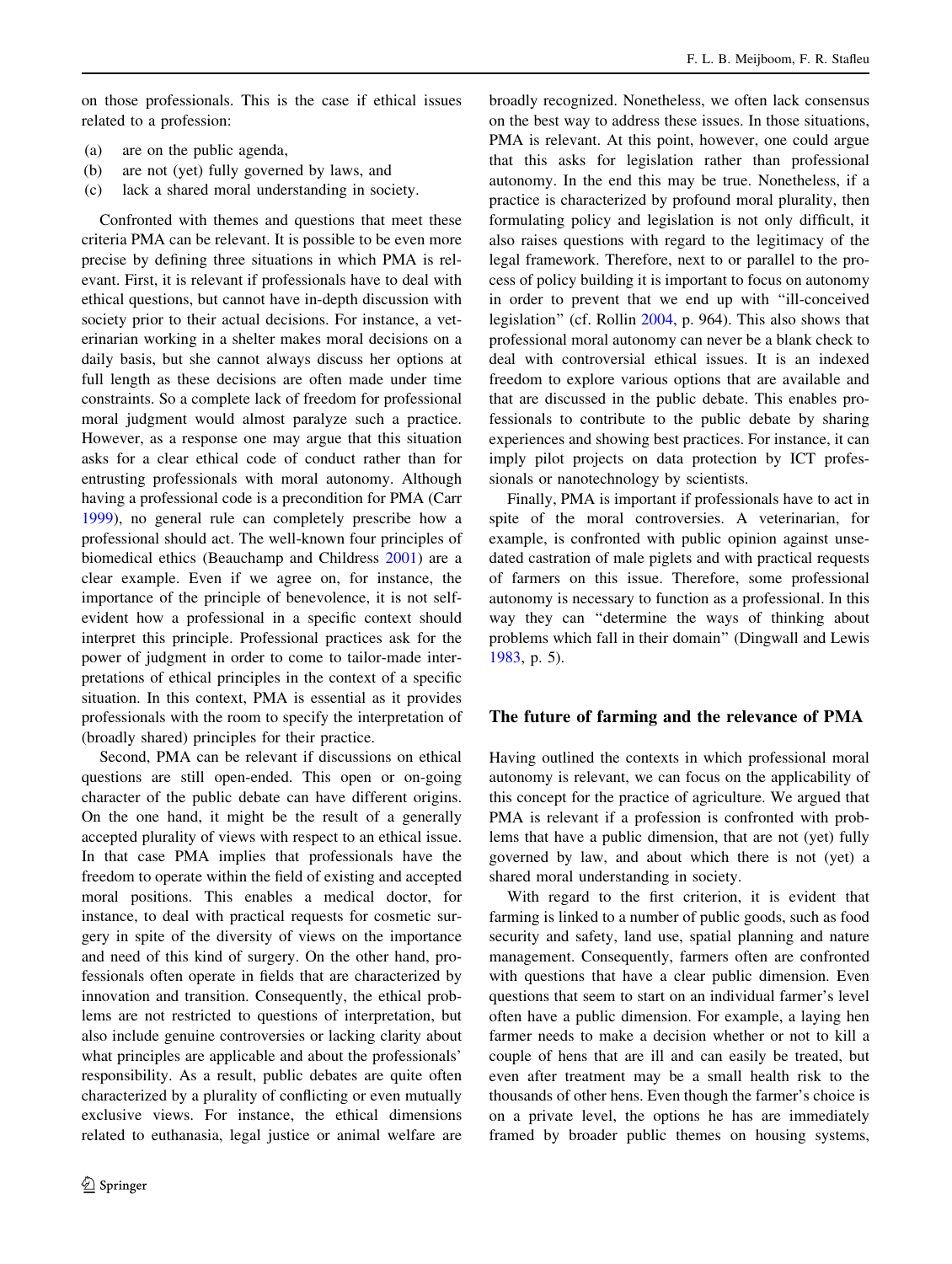animal welfare, the use of antibiotics and public health, and the price of eggs.

#### Farmers and the conditions for entrusting PMA

Second, we argued that PMA is relevant if a profession lacks sufficient guidance from a legal framework. With regard to this condition it is less clear whether PMA is relevant for the farming practice. Because of the public importance of food security, food safety, and public health there are already many laws and directives that guide farming practice. For instance, if the farmer in the abovementioned example would like to use battery cages to address the health risks, he is not allowed to use this housing system in Europe because of the EU ban on battery cages (EC [1999](#page-10-0)). Nonetheless, there still are themes that are not fully governed by legal frameworks, such as animal welfare, farming styles and the use of technologies.

This leads to the third condition that defines whether PMA is relevant: the absence of a shared moral understanding in society. In farming there are quite a few themes that meet this criterion. It is possible to distinguish between two different categories. First, there are topics that are essential to farming, but controversial in society, such as the moral ideals on farming styles (conventional or organic), the acceptability of dehorning cattle or the use of antibiotics (cf. Cardoso and James [2012](#page-10-0)). Second, there are discussions on topics that are relatively new for farming, e.g., because technologies become available for agriculture or because of new expectations and views on responsibilities toward agriculture (e.g., with respect to water management and climate change). The plurality of views on the role that technology should play in the future of animal production is a good example. While some emphasize the need to use new technologies, others stress the importance of natural processes that should remain untouched by technology. However, even those who agree on the general importance of technology may differ profoundly in their view on why technology is relevant. Some argue that technology is necessary to make the current intensive animal farming more sustainable. Others see technology as the way to abandon animal production by searching for alternative sources of protein, such as in vitro meat (Van der Weele and Driessen [2013](#page-11-0)). The outcome of these discussions is still uncertain, as the ethical standards on a number of topics are not yet set.

The discussion of the three conditions that define whether PMA is relevant shows that, essentially, this notion of autonomy is applicable to the practice of agriculture. It would however be too easy to claim that therefore the individual farmer needs PMA. To make that claim, it should be clear that farmers are worth to be entrusted with professional autonomy in terms of room for exploration.

The relevance of PMA in the context of agriculture is now evident. The next question is whether farmers fulfill the conditions for PMA. From the discussion on professions and professionals, we distinguish three conditions. First, PMA requires that the profession is related to the production or distribution of a public service. Second, PMA supposes that the professional has the moral competence and expertise of the professional to deal with the public dimension. Finally, there are procedural conditions, such as the establishment of an ethical code of practice and a certain level of organization and regulation.

The first question, then, is whether farming includes a public service. The answer appears to be positive. Farming has a long history of contributing to public goods such as food, feed and soil, and more recently the management of nature and water (e.g., Cooper, et al. [2009](#page-10-0); Varley et al. [2009](#page-11-0); Thompson [1990\)](#page-11-0). This public dimension has also been recognized by individual farmers (cf. De Rooij et al. [2010](#page-10-0); De Lauwere and De Rooij [2010\)](#page-10-0), by national farmer associations (cf. LTO-Nederland [2009;](#page-10-0) NFU [2010\)](#page-11-0), and by governments all over Europe in policy on these topics. On top of this, these public services are characterized by a number of public ethical debates, such as on food production, animal use, sustainable land use and nature management.

The second question is related to the moral competence and expertise of the professional. Whether farmers meet this condition is less self-evident. If we start with the farmers' track record in contributing to ethical debates, the evidence is not really convincing. At the same time, we showed at the start of this paper that there are recent initiatives in the agricultural sector that show that farmers aim to contribute to the public moral debate. In their communication they start to include ethical issues. For instance, one of the Netherlands Farmers Associations stresses in its vision document 2010–2020 that moral reflection on and a reorientation on personal and public values is essential for the members, the board and the staff of the association. To function as farmers in the future, one of the farmer associations argues, it is necessary to reflect ''on what we really think to be important, on our passions, and on what we aim to contribute to the society. Answers in terms of technology, management or finance alone no longer suffice'' (ZLTO [2009](#page-11-0), p. 3). Also initiatives in other countries (cf. Deutschen Bauernverbandes [2011\)](#page-10-0) illustrate that farmers have, or at least are developing competence to deal with the moral dimensions related to their profession. Furthermore, the empirical research that underlies the present article indicates that farmers have moral views that they aim to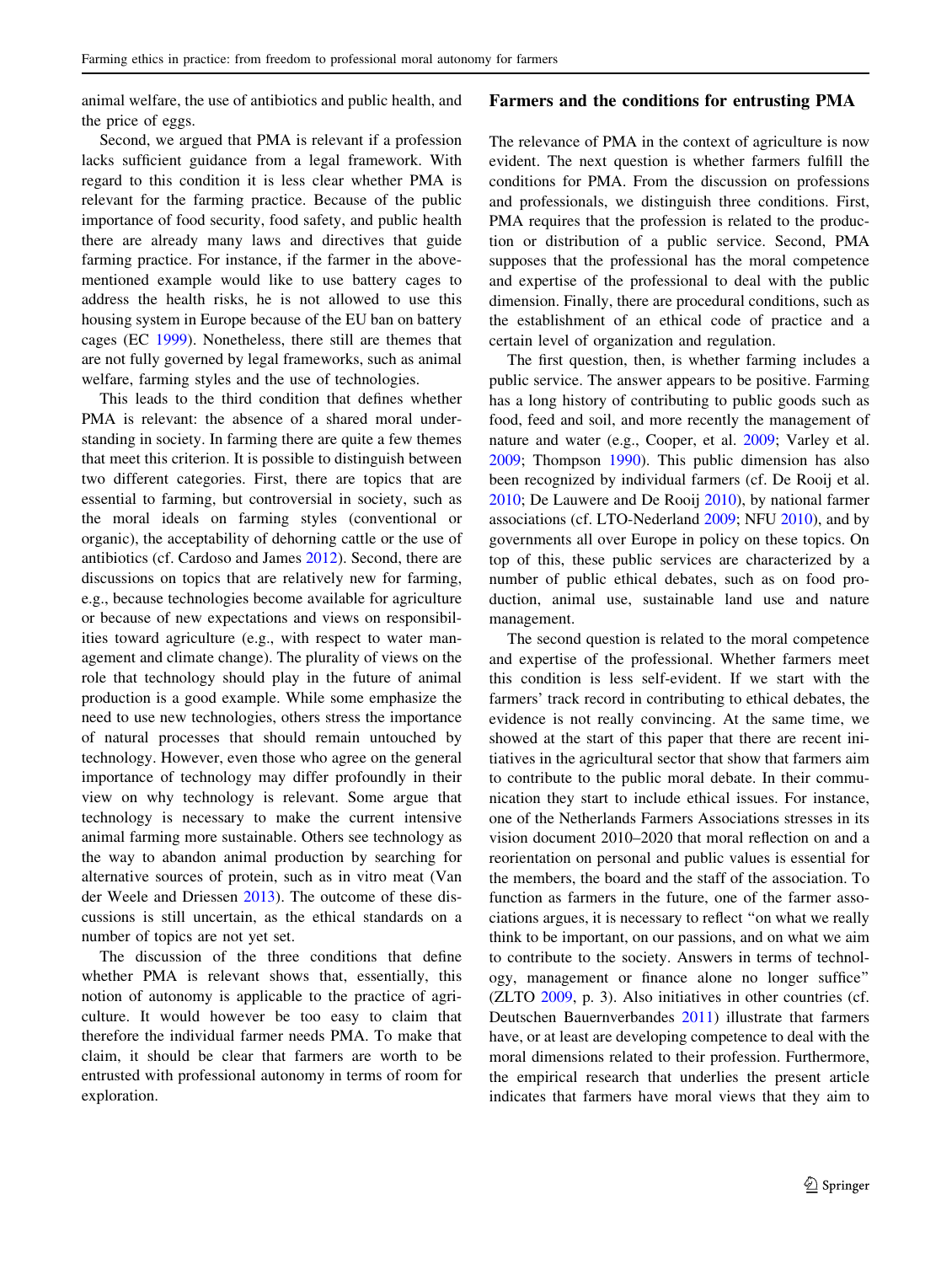incorporate in their way of farming (De Rooij et al. [2010](#page-10-0); De Lauwere and De Rooij [2010](#page-10-0); Meijboom [2009;](#page-11-0) Driessen [2014\)](#page-10-0).

This leaves the third question: can farmers as professionals meet the procedural conditions, such as those defined by Carr ([1999\)](#page-10-0)? These conditions are (a) the establishment of an ethical code of practice and (b) a certain level of organization and regulation for purposes of (recruitment and) discipline. At this point, professional organizations for farmers were traditionally focused on promoting farmers' economic interests. While veterinarians and medical doctors since long have ethical codes, farmers are not yet used to act according to general codes of conduct. There certainly are (developments toward) ethical codes and guidelines though, for instance those of the Belgian Farmer Association (Boerenbond [2010](#page-10-0); De Winter [2004](#page-10-0)) and some breeding corporations in Europe (De Weerd et al. [2012;](#page-10-0) Stafleu [2001](#page-11-0); EFFAB [2014\)](#page-10-0). These organizations not only drafted a code, but a number of them also established ethical committees. This indicates that farmers are starting to acknowledge the new moral dimension of their profession and are building the competence to deal with them. However, in comparison to other professions this is still on a minimal level and should be further elaborated by, for instance, teaching, and an improved institutional infrastructure in which attention to ethics is embedded.

Nonetheless, we conclude that basically farmers can and in some cases did meet the conditions to entrust them with PMA. In the next section, we further specify this conclusion, because it is important to differentiate between types of farmers.

## Types of farmers and the feasibility of PMA

In general terms we showed that farmers meet the conditions to be entrusted with PMA. However, we need to add some comment to this general point of view. Although all farmers have to obey the law and have to adhere to an ethical code, professionals have their own style. In the case of farming these differences are relevant, because they determine (a) whether a farmer needs PMA and (b) whether he or she can be entrusted with moral autonomy. This section identifies and presents four types of farmers. The distinction is based on in-depth interviews with a large number of farmers (De Rooij et al. [2010,](#page-10-0) pp. 344ff; De Lauwere and De Rooij [2010](#page-10-0)).

A first group consists of so-called ''growth-orientated entrepreneurs'' who are strongly focused on production. They emphasize the relevance of their profession on a public level, e.g., with respect to food safety. However, they do not recognize any ethical issues concerning this production. They are convinced that public concerns with respect to animal farming are rooted in ignorance, and will be solved with better information. For this group of farmers professional moral autonomy is irrelevant. On the one hand, they do not fulfill the necessary conditions to be entrusted with PMA. On the other hand, they do not need autonomy on moral matters, because they do not recognize the ethical dimension in issues, such as animal welfare of nature management. For this group PMA will not be a relevant tool that enables them to enter the public debate or to empower them in public debates on ethical issues.

A second group consists of idealists who are quite aware of the ethical dimensions of their work. Nonetheless, in practice they are not faced with ethical problems because they start from rather specific moral assumptions that provide them with answers to most of the ethical questions. For instance, they have quite outspoken ideas about the acceptability of mutilations, such as castration or the use of new technologies. Consequently, this group can be entrusted with PMA in the sense that they have the competence and experience to deal with ethical issues. However, it is questionable whether PMA is of any relevance for this group. They do not need any professional freedom to search for their position or deal with plurality. In this sense it is not likely that professional autonomy will be relevant for this group in order to be in a better position to enter the discussion. It is quite likely that they already are involved in public discussions on the ethical aspects of animal farming.

Two other groups can be distinguished that linger in between. They recognize that animal farming raises ethical questions, but they do not (yet) have a clear and direct answer to these questions. A first group consists of farmers who try to "construct an equilibrium between animal welfare and economic interests and prospects'' (De Rooij et al. [2010](#page-10-0), p. 351). Another group focuses on dialogue and open communication in order to deal with the public concerns with respect to animal farming (p. 354). Especially for these groups PMA is relevant. Farmers who can be classified in these groups are aware of the moral dimensions of their profession and have moral beliefs and convictions that appear to be broader than economic considerations only. Consequently, they can be entrusted with PMA. Furthermore, entrusting these types of farmers with certain levels of freedom in order to deal with ethical questions and problems related to (animal) farming is relevant for the farmer. He or she can use this type of autonomy to explore the available alternatives and to manage the changing expectations toward agriculture as professionals in a socially responsible way. For these types of farmers PMA can be an incentive to enter the public debate and to empower them in public debates on ethical issues.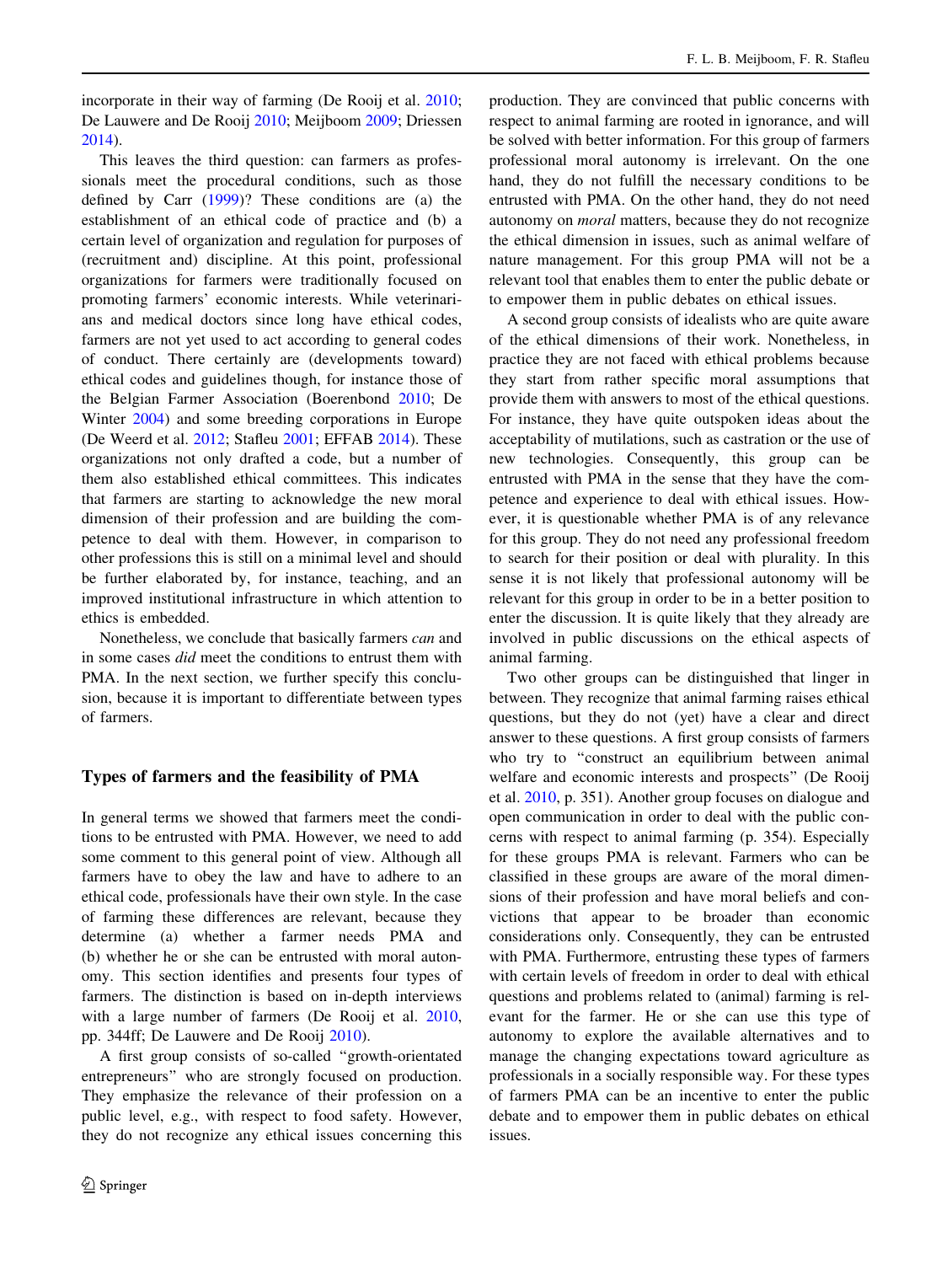# PMA in practice

As a final step, it is now possible to explore what PMA for farmers implies and what it requires in practice. To start with the latter, PMA requires that farmers are aware that any right or privilege linked to this freedom cannot be seen independent from the duty to reflect on the moral dimensions of agriculture and to act as trustworthy partners in moral matters, i.e., as competent and adequately motivated actors. This entails that farmers should act according to the laws, regulations and society's shared moral understandings, but that they also have the competence of moral judgment and discretionary powers to assess a situation if we lack laws or are confronted with genuine moral plurality.

In practice this implies that individual farmers and their professional organizations have to formulate and use ethical codes of conduct that provide practical guidance for the daily practice of farming. On the one hand, these codes have to formulate the values farmers adhere to, e.g., care for animals and the environment, and respect for autonomy of citizens, colleagues and other stakeholders. Such values may still be quite general. On the other hand, the code needs to provide—based on the ethical values—more practical principles and guidelines. For example, it translates the general concern for animal welfare to specific requirements of daily care and inspection of animals. Such a code should be considered as a precondition for PMA, rather than as its replacement. It is a precondition because an ethical code clarifies for farmers when freedom to explore in moral matters is necessary. In addition, it is a precondition because such a code helps to show farmers as partners that can be entrusted with professional freedom. Second, PMA requires that ethics is included in agricultural educational programs of schools and (applied) universities. These programs should provide knowledge of theories and tools to recognize ethical problems, but also practical training to deal with moral questions and public concerns. Finally, attention to ethics should be embedded in the infrastructure of farmers' organizations. This may result in the establishment of ethics committees, but can also be translated in explicit attention to ethics during (annual) meetings. These components contribute to the competence to deal with moral questions, which is essential to work with ethical codes and to actively use the moral autonomy.

To establish and implement ethical frameworks and education in ethics is a task national or regional farmers organizations should take seriously and not only in aspirational, but also in operational terms. If they do so, farmers become trustworthy partners in ethical issues and can be entrusted with PMA. This can be relevant for both farmers and society. First, it can increase efficiency in cases that are controversial. For instance, moral autonomy with regard to the dehorning of cattle is important as long as there is no clear consensus in society. If farmers would lack any moral freedom in those cases, they run the risk that their profession gets paralyzed if self-regulation is replaced by ill-conceived laws. Thus, this freedom can be essential for farmers. However, this self-regulation is relevant for society as well, because PMA comes with a responsibility for farmers to reflect on the normative issue at stake. In this case it implies ethical reflection on dehorning and the responsibility to use this freedom to find (new) ways to cope with the conflicting views on such a topic, e.g., by exploring the alternatives in terms of housing systems or breeding strategies.

This latter point is related to a second way in which PMA works in practice. It can make farmers' experience operational. Farmers have direct and hands-on experience with a number of issues that are publicly debated, such as animal welfare, land use or water management. This experience (in combination with the condition of moral competence) can serve as input to the public debate that other stakeholders cannot easily provide. Furthermore, PMA can be useful to explore and test ideas and innovations that follow from public debates. For instance, farmers can play an essential role in exploring ways to improve animal welfare and weigh this value against other values, such as public health, environmental values and economics. In practice this may result in room for the farmer to explore new housing systems, or feeding or breeding strategies. Furthermore, the room to explore can be used as a first step before a large-scale introduction of new technologies or in the process of drafting policies and regulations.

Finally, PMA for farmers is relevant in order to clarify and deal with mutual expectations between farmers and society. As mentioned above, the position of and expectations toward farmers are changing and are not univocal. It is evident that people expect agriculture to be carried out in an environmentally friendly manner and that parts of society consider farmers as romanticized guardians of the countryside (Mcelwee and Annibal [2010;](#page-10-0) Dundon [2003](#page-10-0)). At the same time, farmers are still expected to produce sufficient and safe food in an economically viable way. In addition, the scope of the tasks of agriculture is broadened and can include nature management and water management, the so-called green and blue values of agriculture (SER [2008](#page-11-0)).

In this context PMA gives farmers the tools to find a balance between accommodation and integrity. Accommodation implies that the farmer should be open to the plurality of moral expectations and should be prepared to change his view, and be willing to actively search for new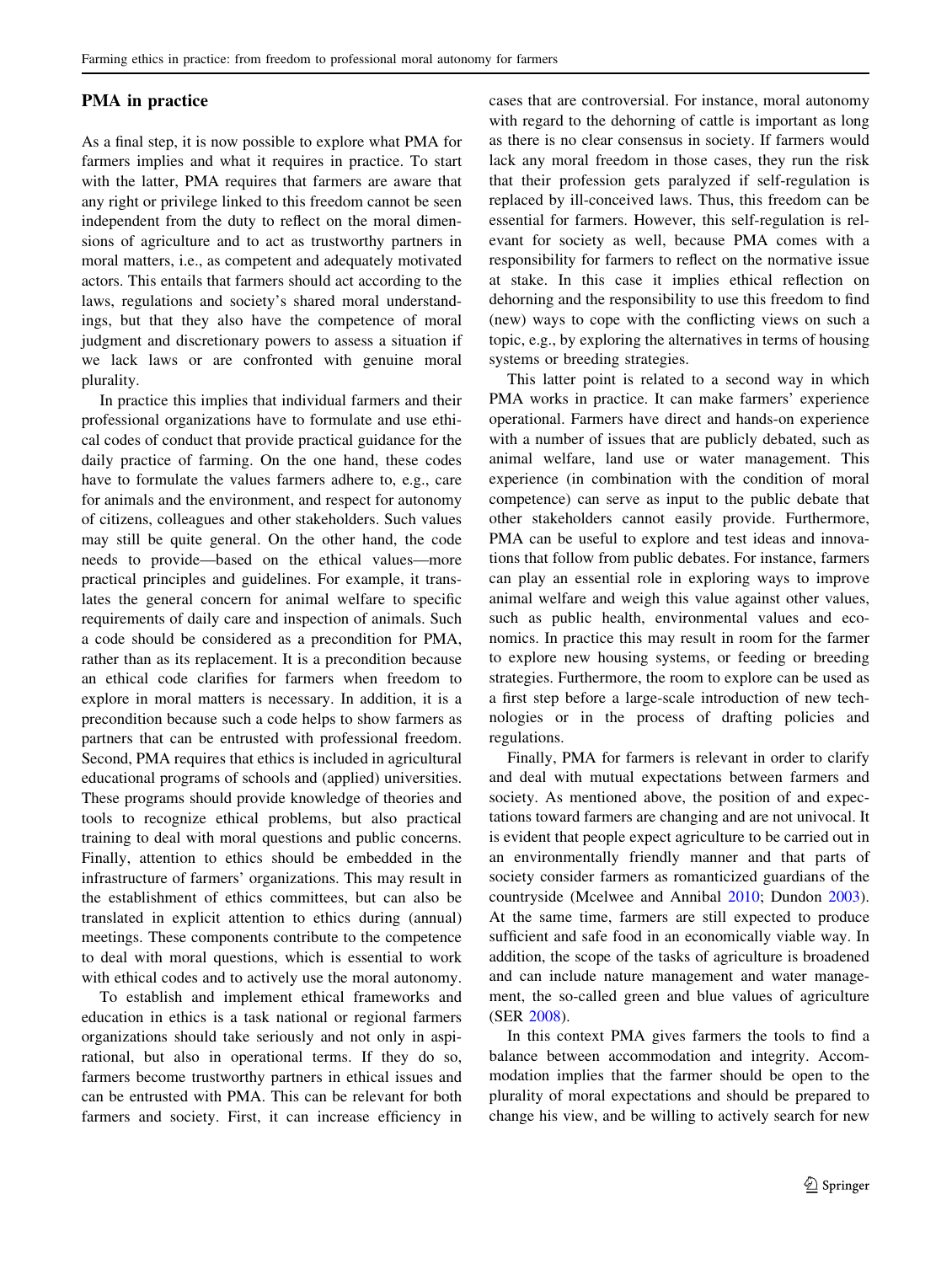ways to deal with the conflicting expectations. PMA can help in these cases to formulate legitimate reasons for the decision whether or not to comply with the expectation of society. This is directly linked to having integrity. Integrity understood as a sincere commitment of the farmer to ''those projects and principles which are constitutive of one's core identity'' or with the tasks and aims that are constitutive for agriculture, leads to constraints on the demand of accommodation in a way that make choices not arbitrary. The choices farmers make, based on their professional autonomy, are not beyond debate, but they are well considered choices, and the farmer can give legitimate reasons for the decision whether or not to act in the expected way. Consequently, not everyone in society will agree with farmers, but the profession can be trustworthy despite the confrontation with the changing and conflicting moral expectations (Meijboom [2008\)](#page-11-0).

In sum, PMA can in practice contribute to the efficiency of farmers, helps to make their moral experience operational in the public debate, provides room to explore the feasibility of ideas from public debate, and is a tool to clarify mutual expectations and deal with conflicting expectations.

# Conclusion

We conclude that the relevance of professional moral autonomy arises from the combination of three elements. First, the increasing distance in time and space between consumer and farmer, which implies that society has to rely on farmers in many matters of agriculture because they lack the expertise and time to control all activities in the agro-food sector. Second, the presence of a number of ethical issues on the public agenda that are not (yet) governed by laws and lack a shared moral understanding in society. Third, we have clear indications that farmers have moral beliefs and values that enable them to contribute to the public debate in a relevant way and that they increasingly are willing to contribute to the debate on, for instance, animal welfare, nature management or sustainable food production. Consequently, it can be possible and relevant to entrust farmers with professional freedom in moral matters.

However, we also discussed that PMA can only be entrusted if the professional meets certain conditions. From this perspective, we have to conclude that farmers and their professional organizations have already taken steps, but still have to make further progress in order to gain sufficient competence and experience to deal with the ethical dimensions of their profession. This implies that they have to establish and implement ethical frameworks, address ethical issues in their education programs, and further embed attention to ethics in their professional organization. This is a task national or regional farmers' organizations should take seriously and not only in aspirational, but also in operational terms. In addition, we have to sound one note of caution: for the so-called growth-orientated entrepreneurs, who are strongly focused on production (De Rooij et al. [2010](#page-10-0)), PMA will not be a useful concept. This is mainly because they are not aware of the moral dimensions of the public issues related to agriculture.

These conditions show that PMA never implies a blank check with respect to moral matters in general. It is always a matter of entrusting professionals in well-delineated cases based on their professional moral beliefs and values, experience and competence. Furthermore, the analysis shows that the discussed conditions are necessary, but not sufficient conditions to entrust moral autonomy to professionals. The autonomy is entrusted by society, a profession cannot enforce it. Nonetheless, a profession can prove society that they are worthy of the autonomy and can show that entrusting PMA is of mutual relevance and benefit in a specific case.

If farmers meet these necessary conditions and thereby prove themselves as trustworthy partners in ethical issues, society has reasons to entrust them with PMA. In practice, this implies that PMA can increase the efficiency of farmers, because they can run their farms in spite of the ongoing debates. Second, it helps to makes their moral experience operational in the public debate, provides room to explore the feasibility of ideas from public debate. Farmers can, for instance, play an important role in exploring ways to deal with questions of nature management in rural areas. Finally, it is a tool to clarify mutual expectations and deal with conflicting expectations.

We conclude that professional moral autonomy is relevant for those farmers who recognize the moral dimension of farming, but are still looking for legitimate moral answers to the public questions related to their profession. Entrusting them with PMA gives an impetus to the search for innovative answers to the ethical questions raised by agriculture. Rather than emphasizing that they lack clear answers, entrusting them with freedom to explore ideas and to make innovations operational contributes to a joint search for ethical answers. In this way the public and the farmers, the agricultural professionals, can strengthen each other.

Acknowledgments This article is part of a research project entitled ''A new ethics for livestock farming: towards value based autonomy of farmers?'' funded by the Netherlands Organization for Scientific Research. Previous versions of this paper benefited from discussions with colleagues from the Philosophy Department and the Ethics Institute of Utrecht University. Thanks are due to the helpful and relevant comments by the three anonymous reviewers and the editor.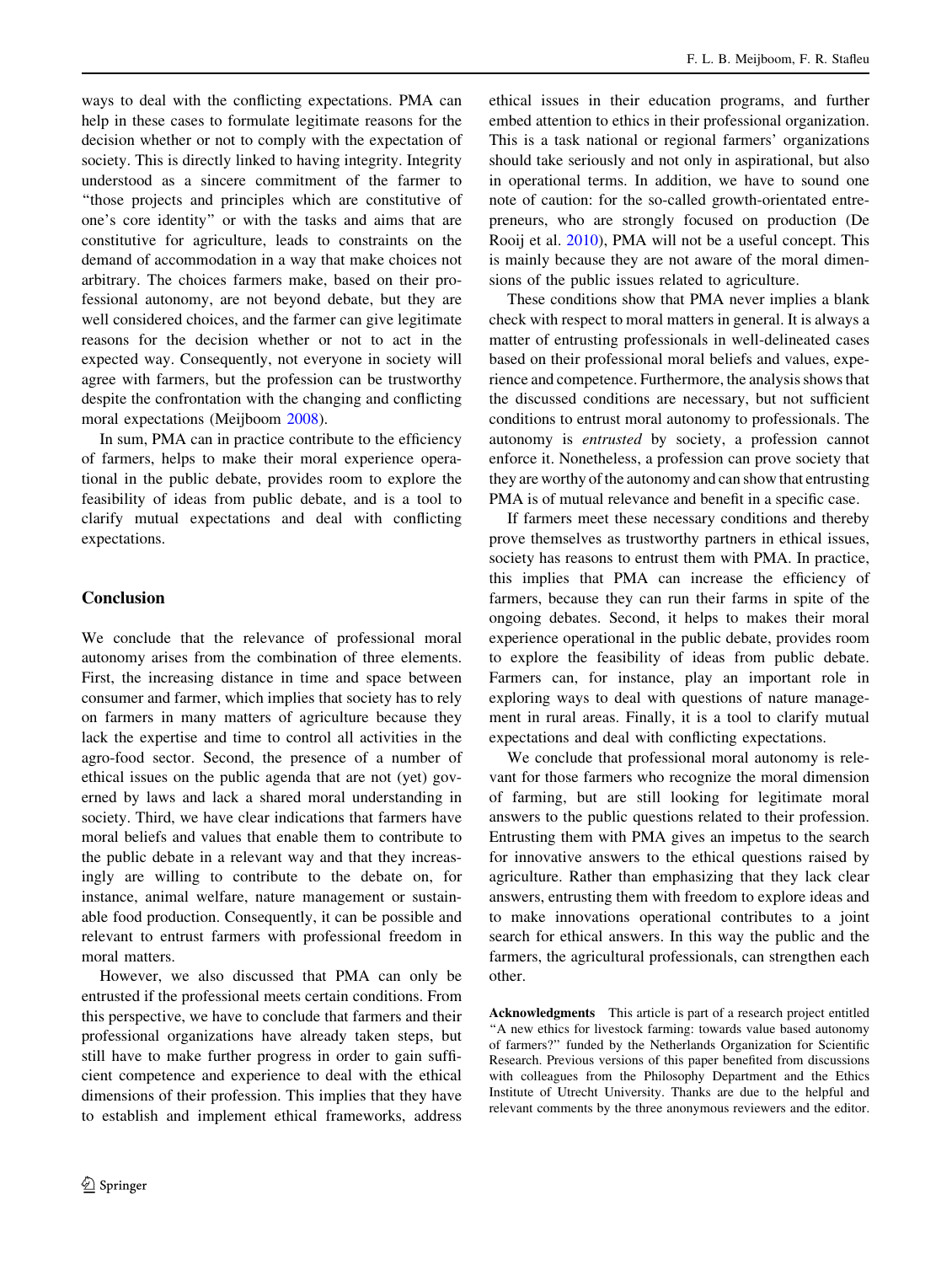<span id="page-10-0"></span>Open Access This article is distributed under the terms of the Creative Commons Attribution 4.0 International License ([http://crea](http://creativecommons.org/licenses/by/4.0/) [tivecommons.org/licenses/by/4.0/\)](http://creativecommons.org/licenses/by/4.0/), which permits unrestricted use, distribution, and reproduction in any medium, provided you give appropriate credit to the original author(s) and the source, provide a link to the Creative Commons license, and indicate if changes were made.

### References

- Abbott, A. 1988. The system of professions: An essay on the division of expert labour. Chicago, IL: University of Chicago Press.
- Bayles, M.D. 1988. The professions. In Ethical issues in professional life, ed. J.C. Callahan, 27–30. New York: Oxford University Press.
- Beauchamp, T.L., and J.F. Childress. 2001. Principles of biomedical ethics, 5/e ed. Oxford: Oxford University Press.
- Boerenbond (Belgium Farmers Association). 2010. Jaarverslag 2009 (Annual Report) d/2010/0728/05. <http://www.boerenbond.be>. Accessed 1 Nov 2014.
- Brambell, F.W.R. 1965. Report of the Technical Committee to Enquire into the Welfare of Animals kept under Intensive Livestock Husbandry Systems, the Brambell Report. London: HMSO.
- Brom, F.W.A. 2000. Food, consumer concerns and trust: Food ethics for a globalizing market. Journal of Agricultural and Environmental Ethics 12(2): 127–139.
- Brom, F.W.A., T. Visak, and F.L.B. Meijboom. 2007. Food, citizens and market: The quest for responsible consuming. In Understanding consumers of food products, ed. L. Frewer, and H. van Trijp, 610–623. Cambridge: Woodhead Publishing.
- Cardoso, S.P., and H.S. James Jr. 2012. Ethical frameworks and farmer participation in controversial farming practices. Journal of Agricultural and Environmental Ethics 25(3): 377–404.
- Carr, D. 1999. Professional education and professional ethics. Journal of Applied Philosophy 16(1): 33–46.
- Cooper, T., K. Hart, and D. Baldock. 2009. The provision of public goods through agriculture in the European Union, Report Prepared for DG Agriculture and Rural Development, Contract No 30-CE-0233091/00-28. London: Institute for European Environmental Policy.
- De Lauwere, C.C., and S. De Rooij. 2010. Dé ondernemer bestaat niet; Melkveehouders en varkenshouders over hun visie op dierenwelzijn en andere duurzaamheidsaspecten. Publicatie 10-006. Den Haag: LEI Wageningen UR.
- De Rooij, S.J.G., C.C. De Lauwere, and J.D. van der Ploeg. 2010. Entrapped in group solidarity? Animal welfare, the ethical positions of farmers and the difficult search for alternatives. Journal of Environmental Policy & Planning 12(4): 341–361.
- De Weerd, M., F.L.B. Meijboom, and J.S. Merton. 2012. Implementation of ethical standards in a cattle improvement company. In Climate change and sustainable development, ed. T. Pothast, et al., 436–438. Wageningen: Wageningen Academic Publishers.
- De Winter, P. 2004. Gids voor de goede omgang met landbouwdieren overzicht van de wettelijke bepalingen en richtlijnen. Leuven: Belgische Boerenbond.
- Deutschen Bauernverbandes. 2011. Leitbild. des Deutschen Bauernverbandes. Werte und Orientierung für die Zukunft, Berlin: Deutscher Bauernverband e.V. [http://media.repro-mayr.de/79/](http://media.repro-mayr.de/79/542779.pdf) [542779.pdf.](http://media.repro-mayr.de/79/542779.pdf) Accessed 29 Apr 2015.
- Dingwall, R., and P. Lewis (eds.). 1983. The sociology of the professions: Doctors, lawyers and others. London: Macmillan.
- Driessen, C.P.G. 2012. Farmers engaged in deliberative practices; an ethnographic exploration of the mosaic of concerns in livestock agriculture. Journal of Agricultural Environmental Ethics 25(2): 63–179.
- Driessen, C.P.G. 2014. Animal deliberation: The co-evolution of technology and ethics on the farm. PhD Dissertation. Wageningen: Department of Philosophy, Wageningen University.
- Dundon, S.J. 2003. Agricultural ethics and multifunctionality are unavoidable. Plant Physiology 133: 427–437.
- Hughes, E.C. 1958. Men and their work. New York: Free Press.
- EC (European Commission). 1999. Council Directive 1999/74/EC of 19 July 1999, Laying down minimum standards for the protection of laying hens. [http://eur-lex.europa.eu/LexUriServ/](http://eur-lex.europa.eu/LexUriServ/LexUriServ.do%3furi%3dOJ:L:1999:203:0053:0057:EN:PDF) [LexUriServ.do?uri=OJ:L:1999:203:0053:0057:EN:PDF](http://eur-lex.europa.eu/LexUriServ/LexUriServ.do%3furi%3dOJ:L:1999:203:0053:0057:EN:PDF). Accessed 1 Nov 2014.
- EFFAB. 2014. Code-EFABAR 2014/2016. [http://www.responsible](http://www.responsiblebreeding.eu) [breeding.eu](http://www.responsiblebreeding.eu). Accessed 1 Nov 2014.
- Eurostat. 2010. Farm structure evolution, April 2010 data. [http://epp.](http://epp.eurostat.ec.europa.eu/statistics_explained/index.php/Farm_structure_evolution%23Agricultural_holdings) [eurostat.ec.europa.eu/statistics\\_explained/index.php/Farm\\_struc](http://epp.eurostat.ec.europa.eu/statistics_explained/index.php/Farm_structure_evolution%23Agricultural_holdings) [ture\\_evolution#Agricultural\\_holdings.](http://epp.eurostat.ec.europa.eu/statistics_explained/index.php/Farm_structure_evolution%23Agricultural_holdings) Accessed 1 Nov 2014.
- Evetts, J. 2003. The sociological analysis of professionalism: Occupational change in the modern world. International Sociology 18(2): 395–415.
- Evetts, J. 2006. Short note: The sociology of professional groups. Current Sociology 54(1): 133–143.
- Evetts, J., and A. Buchner-Jeziorska. 1997. Professionalisation in European markets: The international order of engineering in the UK and Poland. Policy Studies 18(3): 239–249.
- Fraser, D. 2001. The ''new perception'' of animal agriculture: Legless cows, featherless chickens, and a need for genuine analysis. Journal of Animal Sciences 79(3): 634–641.
- Fraser, D., D.M. Weary, E.A. Pajor, and B.N. Milligan. 1997. A scientific conception of animal welfare that reflects ethical concerns. Animal Welfare 6: 187–205.
- Gottwald, F-Th, H.W. Ingensiep, and M. Meinhardt (eds.). 2010. Food ethics. New York: Springer.
- Grimm, H. 2010. Das moralphilosophische experiment. Tübingen: Mohr Siebeck.
- Habermas, J. 1990. Moral consciousness and communicative action. Boston, MA: MIT Press.
- Harrison, R. 1964. Animal machines: The new factory farming industry. London: Vincent Stuart Ltd.
- Haug, M.R., and M.B. Sussman. 1969. Professional autonomy and the revolt of the client. Social Problems 17(2): 153–161.
- Hendrickson, M.K., and H.S. James Jr. 2005. The ethics of constrained choice: How the industrialization of agriculture impacts farming and farmer behavior. Journal of Agricultural and Environmental Ethics 18(3): 269–291.
- Illich, I. 1977. Disabling professions. London: Marion Boyars.
- Knutson, R., J. Penn, and B. Flinchbaugh. 1998. Agricultural and food policy, 4/e ed. Upper Saddle River, NJ: Prentice Hall.
- Korthals, M. 2004. Before dinner, philosophy and ethics of food. Dordrecht: Springer.
- Kunkel, H.O. 1984. Agriculture ethics—The setting. Agriculture and Human Values 1(1): 20–23.
- Lang, T. 1999. Diet, health and globalization: Five key questions. Proceedings of the Nutrition Society 58: 335–343.
- Lang, T. 2010. Crisis? What crisis? The normality of the current food crisis. Journal of Agrarian Change 10(1): 87–97.
- LTO-Nederland (Netherlands Farmers Association). 2009. Dierenwelzijn: samen verantwoordelijkheid nemen! Visie op dierenwelzijn: update, februari 2009. <http://www.lto.nl>, Accessed 1 Nov 2014.
- McDonagh, J. 2013. Rural geography I: Changing expectations and contradictions in the rural. Progress in Human Geography 37(5): 712–720.
- Mcelwee, G., and I. Annibal. 2010. Business support for farmers: an evaluation of the Farm Cornwall Project. Journal of Small Business and Enterprise Development 17(3): 475–491.